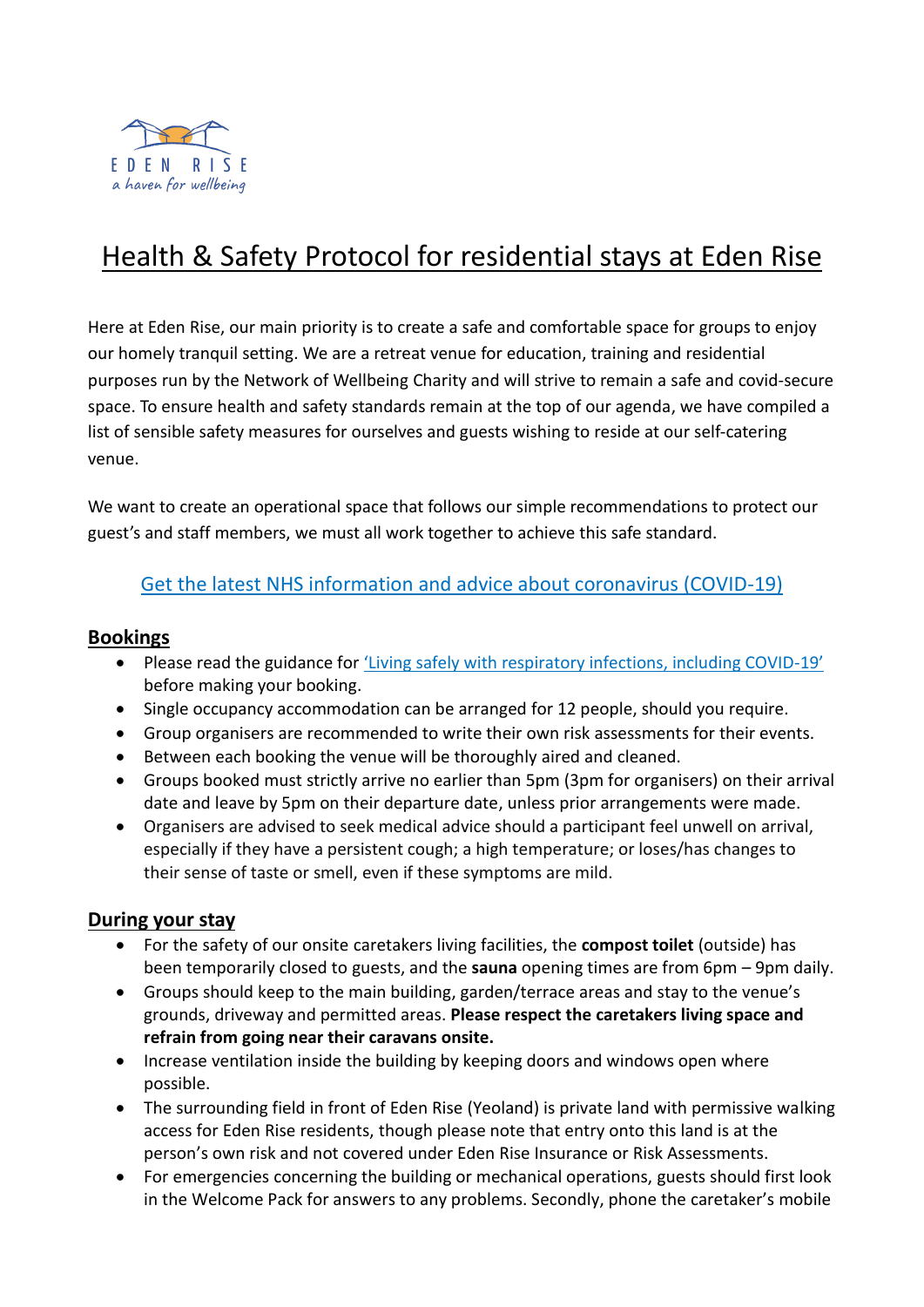number who are available to assist during bookings (or for emergency situations and you cannot get a reply from the caretakers there are other managerial contact numbers in the Welcome Pack and pinned on the entrance board). **Please refrain from knocking on the caretaker's caravans to get assistance, firstly call their mobile number or text them (note they are not always onsite).**

- Bringing food and goods onsite; make sure you wash food thoroughly brought from outside establishments and stay alert to potential germs. See [guidance for consumers on hygiene](https://www.gov.uk/government/publications/guidance-for-consumers-on-coronavirus-covid-19-and-food/guidance-for-consumers-on-coronavirus-covid-19-and-food)  [and food.](https://www.gov.uk/government/publications/guidance-for-consumers-on-coronavirus-covid-19-and-food/guidance-for-consumers-on-coronavirus-covid-19-and-food)
- Please write any accidents in the accident book provided, full health and safety guidelines and relevant first aid location details are included in the Welcome Pack.
- If anyone should become unwell during their stay, please get medical advice immediately. Emergency contact details and nearest medical centres are provided in the Welcome Pack.

# **Handwashing and Respiratory Hygiene**

There are general principles you can follow to help with personal hygiene and the spread of respiratory viruses, these include:

- washing your hands regularly with soap and water for at least 20 seconds or use a hand sanitiser before you enter/leave the building, when you blow your nose, sneeze, cough, eat or handle food, touch something unhygienic or items not belonging to you. We have provided hand soap at every sink in the building for your convenience. Please view the [NHS](https://www.nhs.uk/live-well/healthy-body/best-way-to-wash-your-hands/)  [hand washing video.](https://www.nhs.uk/live-well/healthy-body/best-way-to-wash-your-hands/)
- wearing face coverings inside communal spaces is recommended for people who are susceptible to respiratory viruses or are advised by their doctors.
- avoid touching your eyes, nose, and mouth with unwashed hands (maintain self-care).
- cover your cough or sneeze with a tissue, then throw the tissue in a bin and wash your hands afterwards (be socially responsibility).

## **Cleaning Measures before Departure**

There are certain extra cleaning instructions, apart from the general departure cleaning requirements highlighted within the Welcome Pack, to abide by before you leave the building and site. These are in place specifically to prevent the unnecessary spread of viruses/germs to our workers and other guests subsequently using the premises.

- Any linen used must be neatly folded and placed within the blue linen bags provided and left near the entrance area of the building (linen bags are hung at the bottom stairway of The Albion Room).
- All rubbish to be sorted and put into the correct wheelie bins located at the outside refuge area, this includes emptying the dustbins in toilets and bedrooms (blue/clear recycling bags and black refuge bags provided in the kitchen). **All glass to be removed from the premises for disposal (we do not have glass recycling facilities onsite).**
- Make sure all kitchen equipment, crockery and utensils are thoroughly clean, use hot water when washing up.
- For any extras ordered (e.g. firewood, linen, or washing/dryer machine usage), please remember to pay in cash or by card before leaving. For retreat bookings fill out the extras form and leave cash in the envelope provided or pay on the card machine by the entrance, otherwise you'll be invoiced after your stay.
- Leave common surfaces clean and disinfected before departure (e.g. kitchen work surfaces and table), cleaning products are available for your use throughout your stay (located in the kitchen alcove next to the toilet).